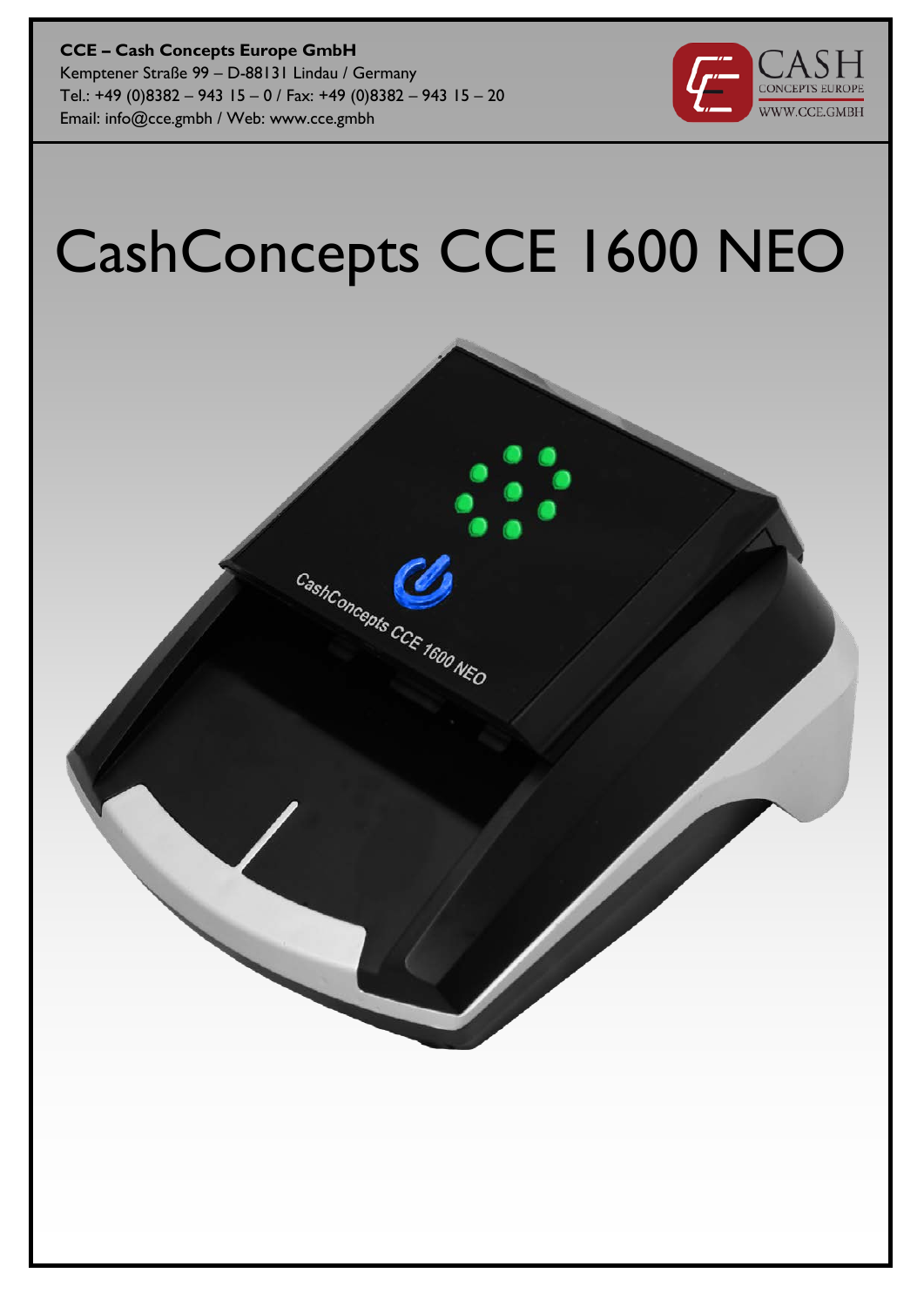Kemptener Straße 99 – D-88131 Lindau / Germany Tel.: +49 (0)8382 – 943 15 – 0 / Fax: +49 (0)8382 – 943 15 – 20 Email: info@cce.gmbh / Web: www.cce.gmbh



#### **Beschreibung**

| Nr.            | <b>Beschreibung</b>                                            | <b>Foto</b>                    |
|----------------|----------------------------------------------------------------|--------------------------------|
|                | Grüne LEDs für akzeptierte Scheine                             |                                |
|                | Rote LEDs für falschgeldverdächtige Scheine                    |                                |
| $\overline{2}$ | ON / OFF - Taste                                               |                                |
| 3              | Eingabeschacht / Ausgabeschacht vorne                          |                                |
|                |                                                                | CashConcepts CCE 1000 NCO<br>3 |
| 4              | Ausgabeschacht hinten                                          | 4                              |
| 5              | Netzanschluss                                                  |                                |
| 6              | Updatebuchse für Mini-USB                                      | 5 <sup>2</sup>                 |
| $\overline{7}$ | Abdeckung Akkufach und Typenschild<br>(Unterseite des Gerätes) | $\mathbf{7}$                   |

#### **Inbetriebnahme**

Bitte beachten Sie folgende Hinweise bei der Inbetriebnahme und Benutzung der Maschine um ein optimales Prüfergebnis zu erhalten.

- Verbinden Sie das Netzteil mit der Steckdose.
- Verbinden Sie nun das Netzteil mit dem CCE 1600 NEO, sollte sich das Gerät nicht automatisch einschalten, halten Sie die ON/OFF-Taste für 2 Sekunden gedrückt.
- Das Gerät führt einen Selbsttest nach dem Einschalten durch.
- Führen Sie die zu testenden Banknoten nun einzeln in das Gerät ein.
- Die Banknoten werden eingezogen, geprüft und wieder nach vorne zurückgegeben.
- Sie werden über einen Warnton und den roten LED Kreis darauf aufmerksam gemacht, wenn eine Note nicht akzeptiert wurde.

#### **Kontakt**

Sollte es einmal zu Problemen mit Ihrem CCE 1600 NEO kommen und Sie können diese Probleme nicht mit Hilfe des vollständigen Handbuches beheben, so wenden Sie sich bitte an Ihren Händler oder an unser Service Team.

#### **info@cce.gmbh**

**Bitte bewahren Sie Ihren Kaufbeleg als Garantiebeleg auf. Der Typenaufkleber auf der Rückseite bzw. Unterseite der Maschine mit der Seriennummer darf nicht entfernt, überklebt, beschädigt oder auf eine andere Art und Weise verändert werden, es droht sonst ein Verlust der Garantie.**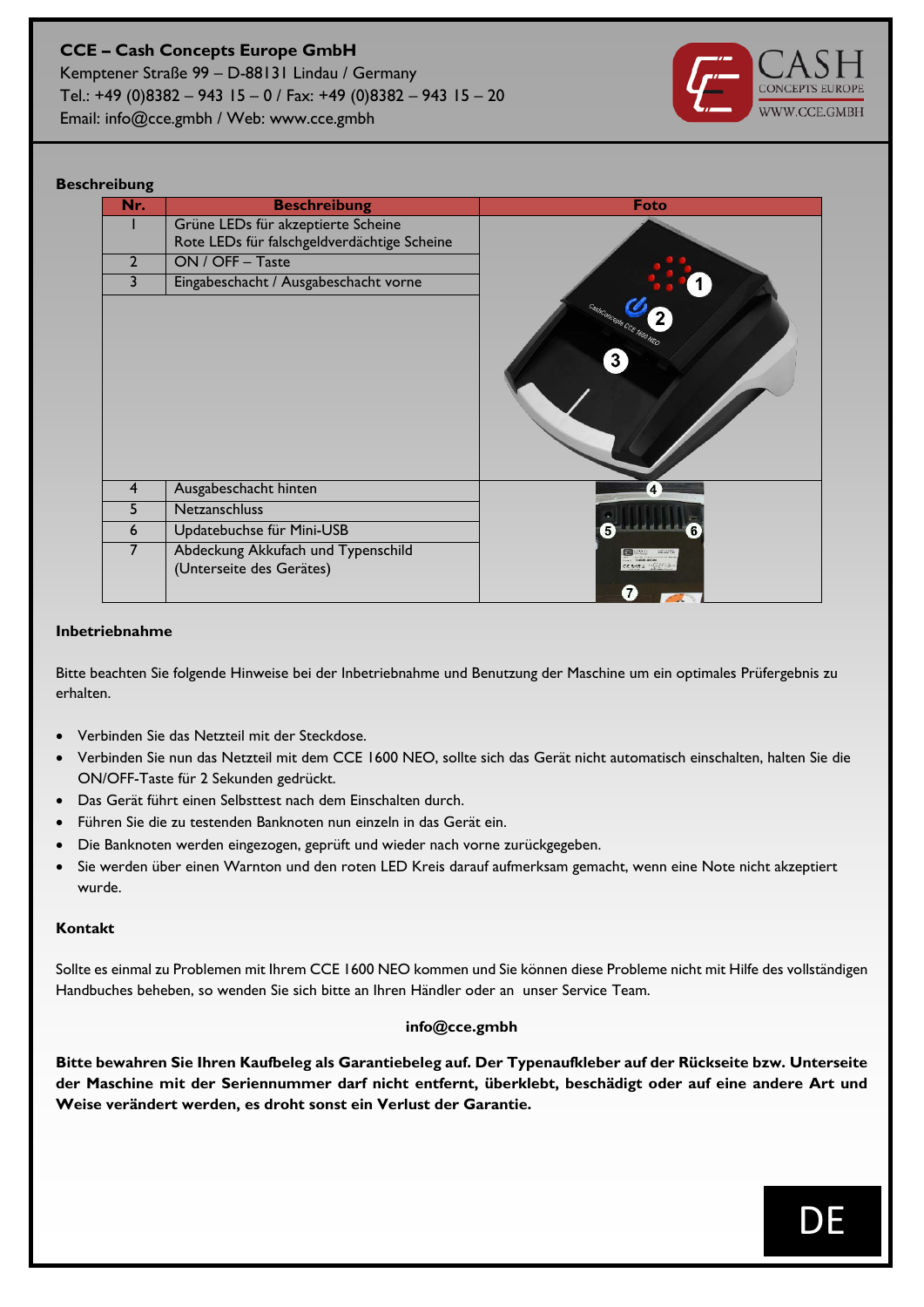Kemptener Straße 99 – D-88131 Lindau / Germany Tel.: +49 (0)8382 – 943 15 – 0 / Fax: +49 (0)8382 – 943 15 – 20 Email: info@cce.gmbh / Web: www.cce.gmbh



#### **Representation**

| <b>No</b>      | <b>Description</b>                                                    | <b>Photo</b>                   |
|----------------|-----------------------------------------------------------------------|--------------------------------|
|                | Green LEDs for accepted banknotes                                     |                                |
|                | Red LEDs for suspicious banknotes                                     |                                |
| $\overline{2}$ | ON / OFF - Button                                                     |                                |
| 3              | Input shaft / Output shaft front side                                 |                                |
|                |                                                                       | CashConcepts CCE 1000 NEO<br>3 |
| $\overline{4}$ | Output shaft rear side                                                | Δ                              |
| 5              | Power connection                                                      |                                |
| 6              | Update interface Mini-USB                                             |                                |
| 7              | Cover for accumulator and serial sticker<br>(Underside of the device) | 7                              |

#### **How to use the CCE 1600 NEO.**

Please follow the below tips for using the machine to receive an optimum detection result

- Connect the power supply with the outlet.
- Connect now the power supply with the CCE 1600 NEO, if the device does not turn on automatically, press the ON/OFFbutton for two seconds.
- The device will make a self-test after turning on.
- Insert the banknotes to be tested now one by one in the device.
- The banknotes are drawn in, checked and ejected to front side
- You are informed about a suspicious note by a warning tone and the red LED circle.

#### **Contact**

If it should once have problems with your CCE 1600 NEO which you can not solve with the help of this manual, then please get in contact to us by email and describe the problem, we will get in contact to you as soon as possible with a proposal for solution for the problem.

#### **info@cce.gmbh**

**Please retain your purchase documents for warranty claims. Do not remove, cover, damage or modify in any way the sticker with serial number on the underside of the unit, otherwise you forfeit your warranty.**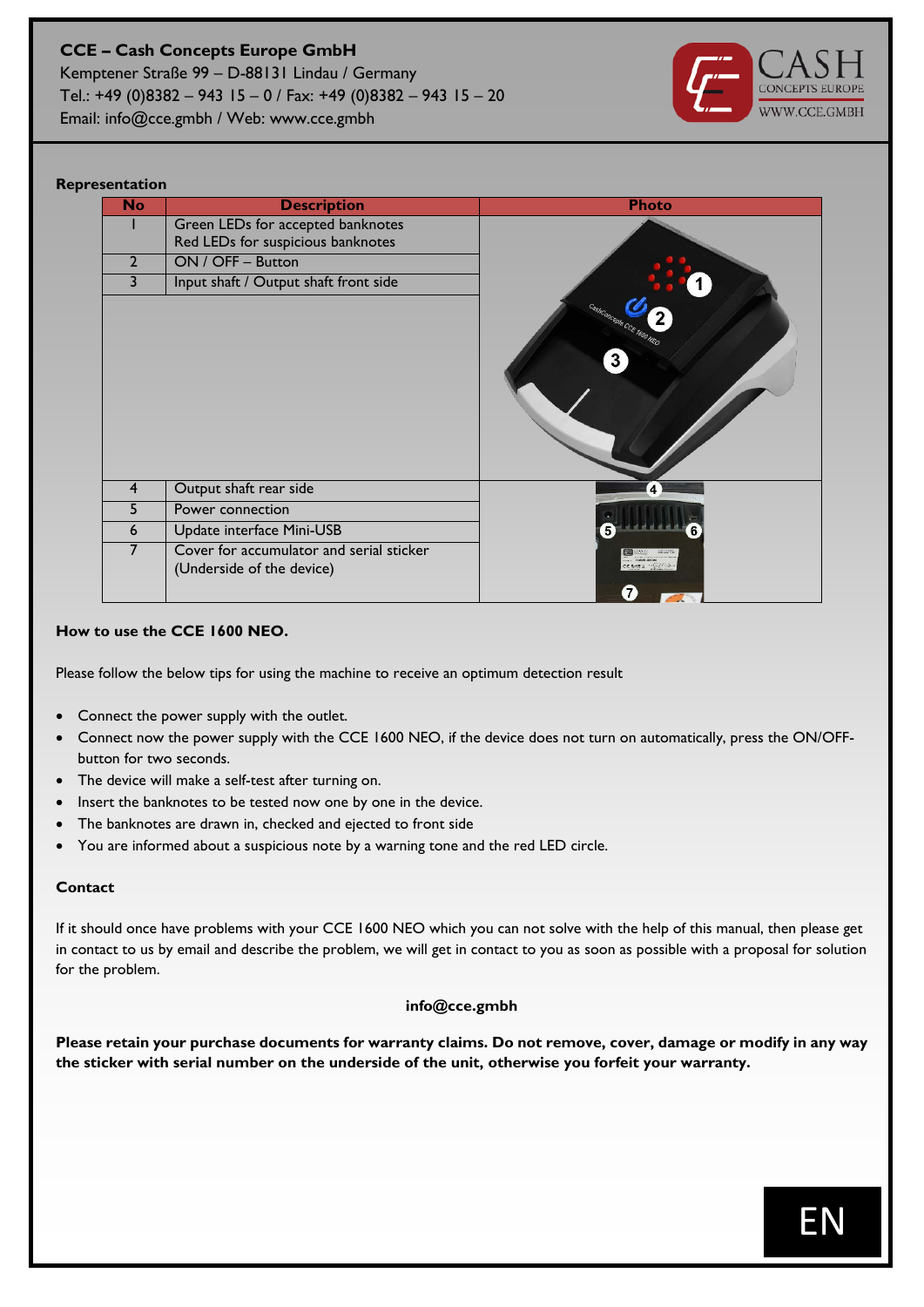Email: info@cce.gmbh / Web: www.cce.gmbh



#### **Representación**

| No.            | <b>Descripción</b>                                                                 | Foto                           |
|----------------|------------------------------------------------------------------------------------|--------------------------------|
|                | LED verde para los billetes aceptados                                              |                                |
|                | LED rojo para billetes sospechosos                                                 |                                |
| $\overline{2}$ | <b>Botón ENCENDER / APAGAR</b>                                                     |                                |
| 3              | Eje de entrada / Eje de salida lado frontal                                        |                                |
|                |                                                                                    | CashConcepts CCE 1600 NEO<br>3 |
| 4              | Eje de salida lado trasero                                                         | 4                              |
| 5              | Conexión de la alimentación                                                        |                                |
| 6              | Interfaz de actualización Mini-USB                                                 | 5                              |
|                | Cubierta para el acumulador y etiqueta de<br>serie (lado inferior del dispositivo) | $\mathbf{7}$                   |

#### **Cómo utilizar el CCE 1600 NEO.**

Siga las indicaciones siguientes para utilizar la máquina, para obtener un resultado óptimo en la detección

- Conecte la fuente de alimentación en el tomacorriente.
- Conecte ahora la fuente de alimentación en el CCE 1600 NEO, si el dispositivo no se enciende automáticamente, presione el botón de ENCENDER/APAGAR durante dos segundos.
- El dispositivo hará un autodiagnóstico después de encenderse.
- Ahora inserte en el dispositivo uno por uno los billetes que hay que probar.
- Los billetes se introducen, se revisan y se eyectan hacia la parte delantera.
- Usted recibe la información relacionada con un billete sospechoso mediante un tono de advertencia y el círculo LED rojo.

#### **Contacto**

Si alguna vez tiene problemas con el CCE 1600 NEO que no pueda resolver con la ayuda de este manual, contáctenos a través del correo electrónico tan pronto como sea posible con una proposición de solución del problema.

#### **info@cce.gmbh**

**Conserve sus comprobantes de compra para las reclamaciones de garantía. No retire, cubra, dañe ni modifique en modo alguno la etiqueta de datos nominales que contiene el número de serie y que está en la parte inferior de la unidad; de lo contrario perderá la garantía.**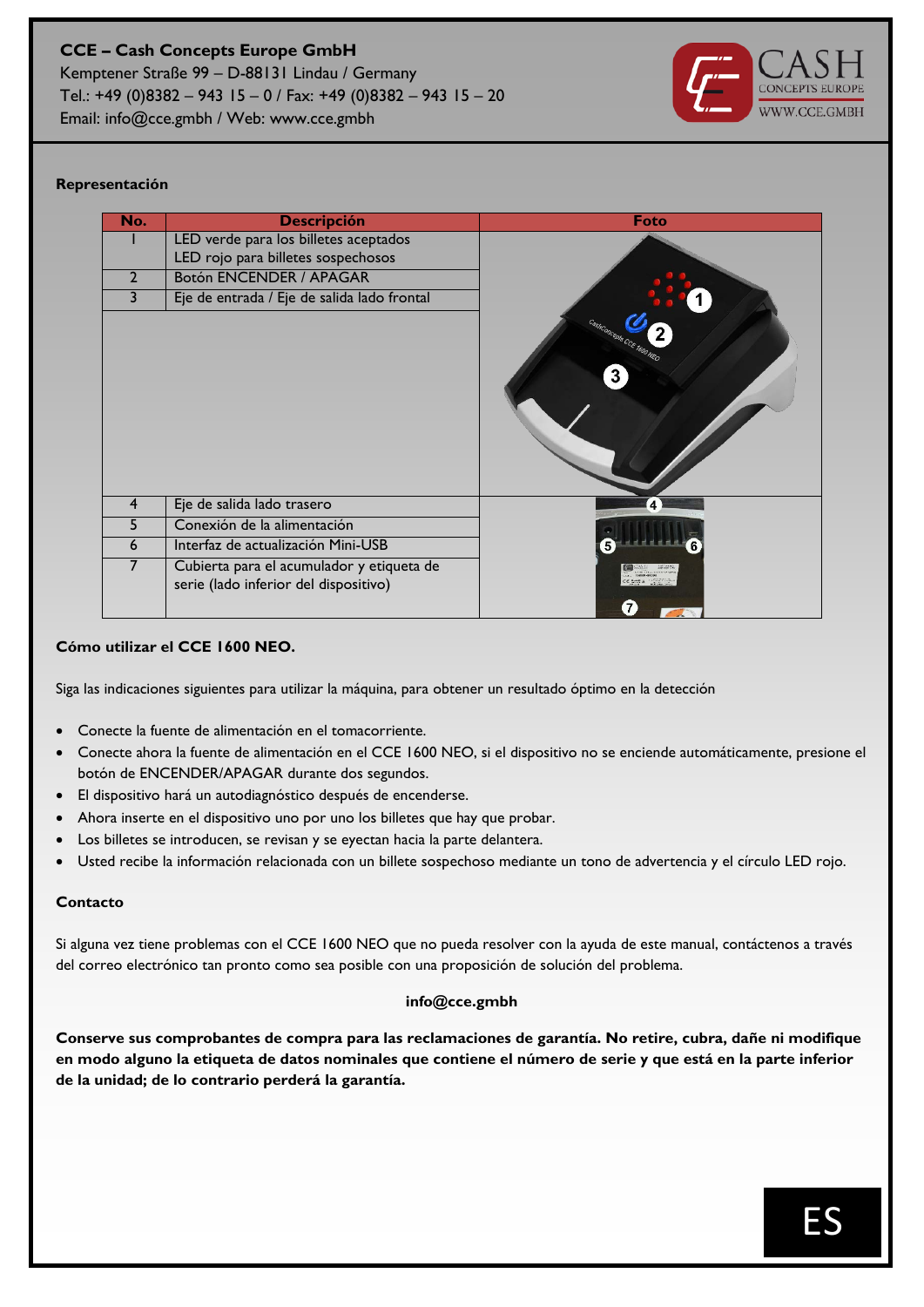Kemptener Straße 99 – D-88131 Lindau / Germany Tel.: +49 (0)8382 – 943 15 – 0 / Fax: +49 (0)8382 – 943 15 – 20 Email: info@cce.gmbh / Web: www.cce.gmbh



#### **Esittely**

| <b>Nro</b>     | <b>Kuvaus</b>                                                  | <b>Kuva</b>                                          |
|----------------|----------------------------------------------------------------|------------------------------------------------------|
|                | Vihreät LEDit hyväksytyille seteleille                         |                                                      |
|                | Punaiset LEDit epäilyttäville seteleille                       |                                                      |
| $\overline{2}$ | <b>ON/OFF--painike</b>                                         |                                                      |
| 3              | Syöttöaukon / poistoaukon etupuoli                             |                                                      |
|                |                                                                | CashConcepts CCE 1600 NEO<br>$\overline{\mathbf{3}}$ |
| 4              | Poistumisaukon takapuoli                                       | 4                                                    |
| 5              | Virtaliitäntä                                                  |                                                      |
| 6              | Päivitysliitäntä Mini-USB                                      |                                                      |
| 7              | Suojus akulle ja sarjanumerotarralle<br>(Laitteen alapuolella) | $\mathbf{7}$                                         |

#### **Kuinka CCE 1600 NEO:a käytetään.**

Noudata alla olevia ohjeita, jotta havaintotulokset ovat mahdollisimman hyviä.

- Yhdistä virransyöttö lähtöön.
- Kytke nyt virta CCE 1600 NEO:een, jos laite ei mene päälle automaattisesti, paina ON/OFF-painiketta kahden sekunnin ajan.
- Laite testaa itsensä mentyään päälle.
- Aseta testattavat setelit yksitellen laitteeseen.
- Setelit vedetään sisään, tarkastetaan ja syötetään ulos etupuolelta.
- Saat ilmoituksen epäilyttävästä setelistä varoitusäänellä ja punaisella LED-ympyrällä.

#### **Yhteystiedot**

Jos sinulle tulee ongelmia CCE 1600 NEO:n kanssa, joita et voi ratkaista tämän ohjekirjan avulla, ota yhteyttä meihin sähköpostitse ja kuvaile ongelma, otamme yhteyttä mahdollisimman ratkaisuehdotuksen kera.

#### **info@cce.gmbh**

**Säilytä ostoasiakirjat takuuhakemusten varalta. Älä poista, peitä, vahingoita tai muokkaa laitteen alapuolella olevaa sarjanumerotarraa millään tavalla, se voi johtaa takuun peruuntumiseen.**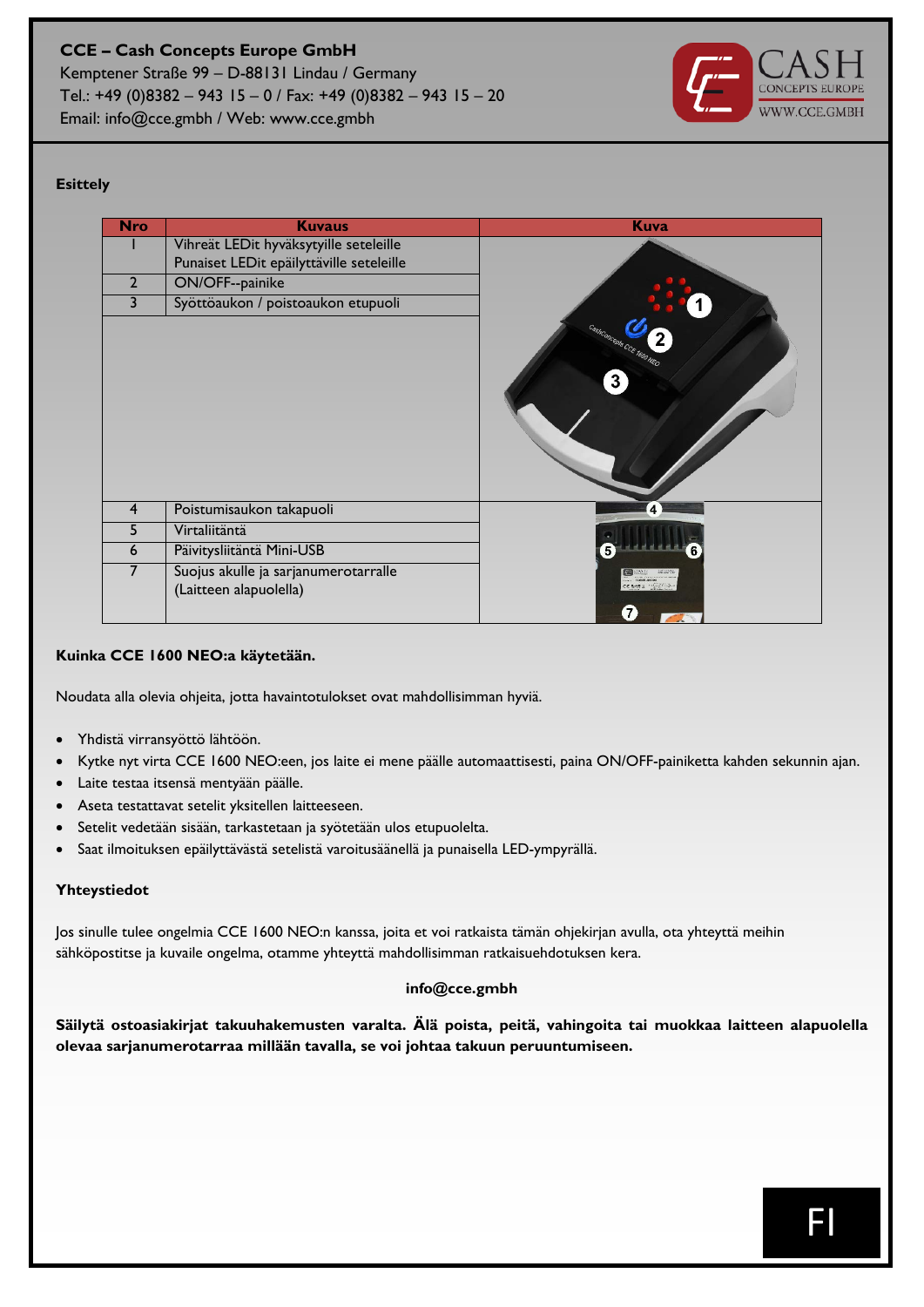

#### **Παρουσίαση**

| Аρ.            | Περιγραφή                                 | Φωτογραφία                               |
|----------------|-------------------------------------------|------------------------------------------|
|                | Πράσινη λυχνία LED: δεκτά χαρτονομίσματα  |                                          |
|                | Κόκκινη λυχνία LED: ύποπτα χαρτονομίσματα |                                          |
| $\overline{2}$ | Πλήκτρο ΟΝ/ΟΕΕ                            |                                          |
| 3              | Δίοδος εισόδου / εξόδου πρόσθιας πλευράς  |                                          |
|                |                                           | CastConcepts CCE 1600 NEO<br>$3^{\circ}$ |
| 4              | Δίοδος εξόδου πίσω πλευράς                | $\overline{\mathbf{4}}$                  |
| 5              | Σύνδεση τροφοδοτικού                      |                                          |
| 6              | Διασύνδεση ενημέρωσης Mini-USB            |                                          |
|                | Κάλυμμα συσσωρευτή και αυτοκόλλητο        |                                          |
|                | σειριακού αριθμού (κάτω πλευρά της        |                                          |
|                | συσκευής)                                 |                                          |

#### **Οδηγίες χρήσης του CCE 1600 NEO.**

Παρακαλούμε ακολουθήστε τις παρακάτω συμβουλές κατά τη χρήση της συσκευής για την επίτευξη των καλύτερων δυνατών αποτελεσμάτων ανίχνευσης.

- Συνδέστε το τροφοδοτικό στην πρίζα.
- Στη συνέχεια, συνδέστε το τροφοδοτικό με το CCE 1600 NEO. Αν η συσκευή δεν ενεργοποιηθεί αυτόματα, πιέστε και κρατήστε πατημένο το πλήκτρο ON/OFF για δύο δευτερόλεπτα
- Η συσκευή πραγματοποιεί αυτόματη δοκιμή μετά την ενεργοποίηση.
- Εισάγετε στη συσκευή τα χαρτονομίσματα που επιθυμείτε να ελέγξετε ένα προς ένα.
- Η συσκευή τραβάει τα χαρτονομίσματα, τα οποία ελέγχονται και εξέρχονται από την πρόσθια πλευρά.
- Σε περίπτωση ύποπτου χαρτονομίσματος, ακούγεται ένας ήχος προειδοποίησης και ανάβει ο κόκκινος κύκλος LED.

#### **Επικοινωνία**

Σε περίπτωση που το CCE 1600 NEO παρουσιάσει κάποιο σφάλμα, το οποίο δεν μπορεί να αντιμετωπιστεί με τη βοήθεια του παρόντος εγχειριδίου, παρακαλούμε επικοινωνήστε μαζί μας μέσω email και περιγράψτε το πρόβλημα. Θα επικοινωνήσουμε μαζί σας το συντομότερο δυνατόν για να σας προτείνουμε τη λύση του προβλήματος.

#### **info@cce.gmbh**

**Παρακαλούμε φυλάξτε τα αποδεικτικά αγοράς για λόγους αξίωσης εγγύησης. Μην αφαιρείτε, καλύπτετε, καταστρέφετε ή τροποποιείτε με οποιονδήποτε τρόπο το αυτοκόλλητο με τον σειριακό αριθμό στην κάτω πλευρά της μονάδας, καθώς αυτό επιφέρει ακύρωση της εγγύησης.**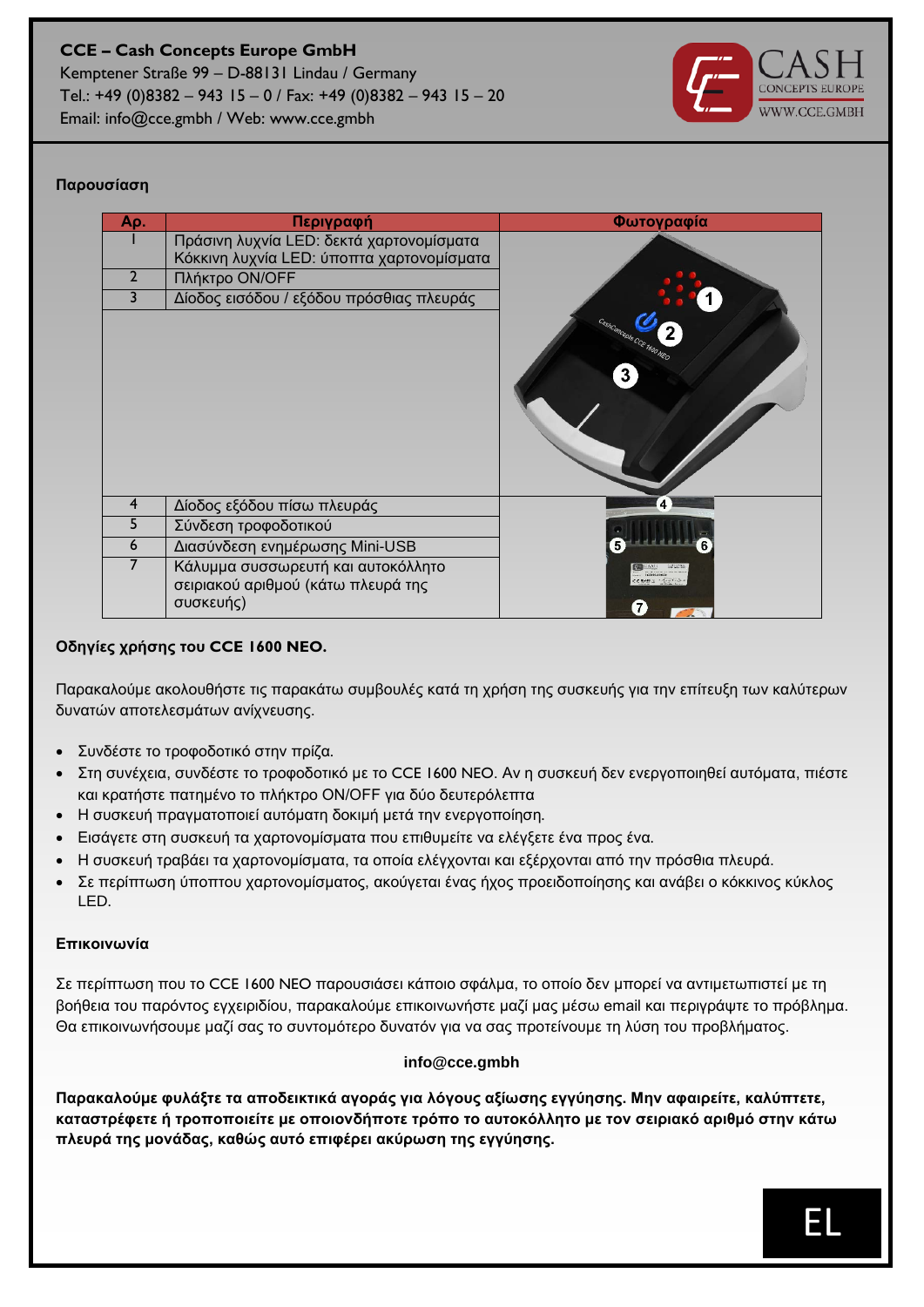#### **CCE – Cash Concepts Europe GmbH** Kemptener Straße 99 – D-88131 Lindau / Germany Tel.: +49 (0)8382 – 943 15 – 0 / Fax: +49 (0)8382 – 943 15 – 20

Email: info@cce.gmbh / Web: www.cce.gmbh



#### **Predstavitev**

| Št.            | <b>Opis</b>                                          | <b>Slika</b>              |
|----------------|------------------------------------------------------|---------------------------|
|                | Zelena LED lučka, ki pomeni sprejete                 |                           |
|                | bankovce                                             |                           |
|                | Rdeča LED, ki pomeni sumljive bankovce               |                           |
| $\overline{2}$ | Tipka ON / OFF                                       |                           |
| 3              | Vhodna odprtina / izhodna odprtina sprednja<br>stran | CashConcepts CCE 1600 NEC |
|                |                                                      | $\mathbf{3}$              |
|                |                                                      |                           |
|                |                                                      |                           |
|                |                                                      |                           |
| $\overline{4}$ | Izhodnaodprtina, zadnja stran                        | 4                         |
| 5              | Napajanje                                            |                           |
|                |                                                      |                           |
| 6              | Priključek za posodabljanje Mini-USB                 |                           |
| 7              | Pokrov za baterijo in nalepka s serijsko število     |                           |
|                | (pod napravo)                                        |                           |
|                |                                                      | $\mathbf{7}$              |

#### **Kako uporabljati CCE 1600 NEO.**

Za optimalne rezultate zaznavanja, sledite spodnjim nasvetom za uporabo naprave

- Priključite napajanje na vtičnico.
- Priključite napajanje na CCE 1600 NEO. Če se naprava ne vključi samodejno, za dve sekundi pritisnite tipko ON/OFF.
- Po vklopu se bo naprava samodejno preverila.
- V napravo posamično vstavljajte bankovce, ki jih želite preveriti.
- Bankovce naprava povleče, jih preveri in izvrže na sprednji strani.
- O sumljivem bankovcu ste opozorjeni z opozorilnim tonom in rdečim LED krogom.

#### **Kontakt**

Če naletite na težave z CCE 1600 NEO, ki jih ne morete razrešiti s pomočjo tega priročnika, vas prosimo, da nas kontaktirate preko elektronske pošte in opišete težavo. Takoj, ko bo to možno vas bomo kontaktirali s priporočilom o rešitvi težave.

#### **info@cce.gmbh**

**Prosimo, da zaradi garancije obdržite vse dokumente o nakupu. Ne odstranjujte, pokrivajte, poškodujte ali spreminjajte označbene plošče s serijsko številko, ki se nahaja na zadnjem delu naprave. V nasprotnem primeru garancija ne bo veljala..**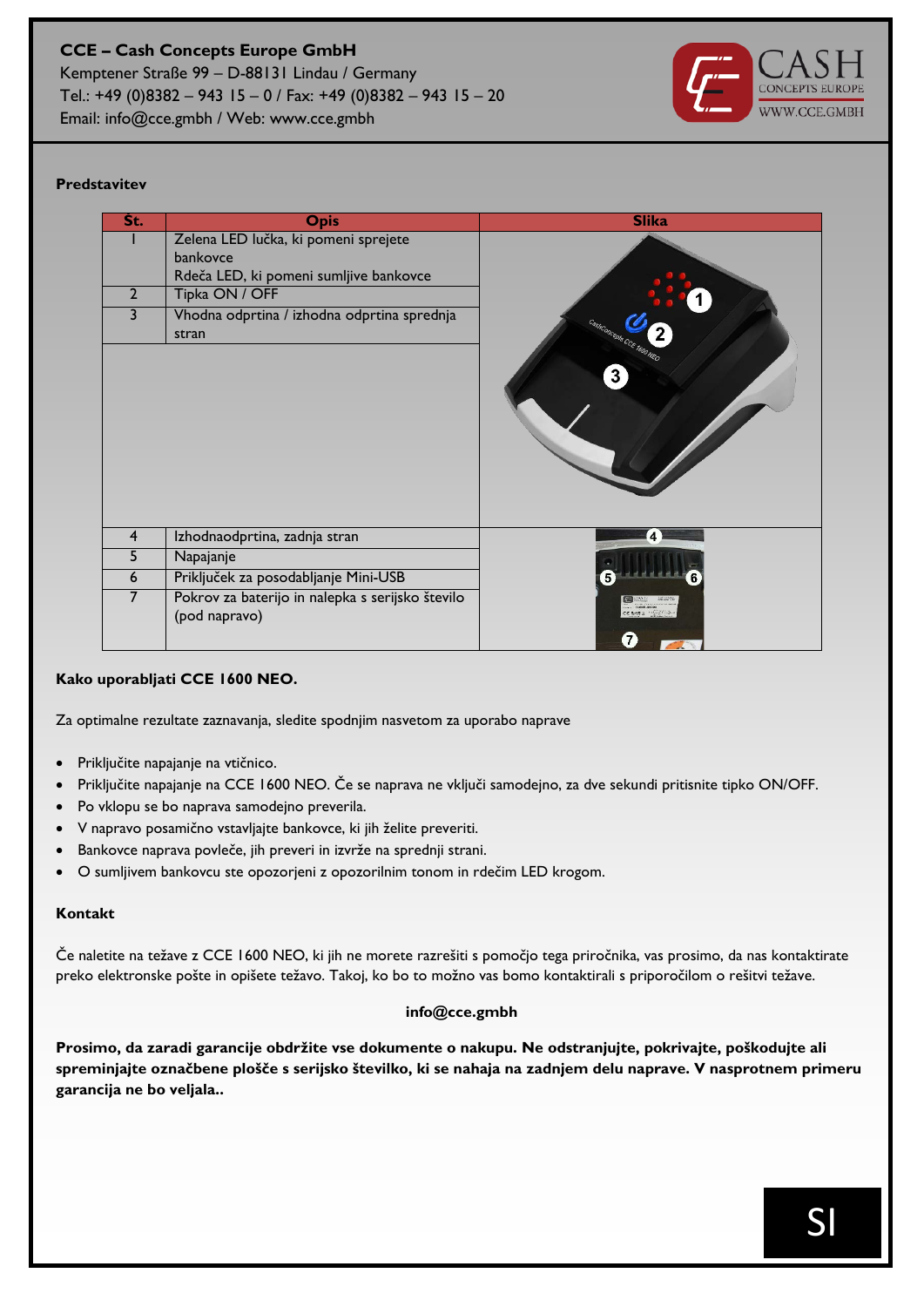Kemptener Straße 99 – D-88131 Lindau / Germany Tel.: +49 (0)8382 – 943 15 – 0 / Fax: +49 (0)8382 – 943 15 – 20 Email: info@cce.gmbh / Web: www.cce.gmbh



#### **Prehľad**

| С.             | <b>Popis</b>                                              | <b>Obrázok</b>                 |
|----------------|-----------------------------------------------------------|--------------------------------|
|                | Zelená LED pre prijaté bankovky                           |                                |
|                | Červená LED pre podozrivé bankovky                        |                                |
| $\overline{2}$ | Tlačidlo ON/OFF                                           |                                |
| 3              | Vstupná plocha/Výstupná predná plocha                     |                                |
|                |                                                           | CastConcepts CCE 1600 NEO<br>3 |
| 4              | Výstupná zadná plocha                                     | 4                              |
| 5              | Pripojenie napájania                                      |                                |
| 6              | Mini-USB konektor aktualizácie                            |                                |
| 7              | Kryt na batériu a sériové číslo<br>(vo vnútri zariadenia) | $\mathbf{7}$                   |

#### **Ako používať CCE 1600 NEO.**

Pri používaní prístroja sa riaďte ďalej uvedenými pokynmi, aby ste dosiahli optimálne výsledky zisťovania.

- Pripojte napájací zdroj do elektrickej zásuvky.
- Teraz pripojte napájací zdroj k prístroju CCE 1600 NEO. Ak sa zariadenie nezapne automaticky, stlačte na dve sekundy tlačidlo ON/OFF.
- Po zapnutí vykoná prístroj automatický test.
- Teraz jednu po druhej vkladajte do prístroja testované bankovky.
- Bankovky sa natiahnu, skontrolujú a vysunú dopredu.
- O podozrivej bankovke budete informovaní varovným tónom červeným LED krúžkom.

#### **Kontakt**

Ak sa vyskytne nejaký problém s prístrojom CCE 1600 NEO, ktorý nemôžete vyriešiť pomocou tohto návodu, obráťte sa na nás e-mailom a opíšte svoj problém. Čo najskôr vás budeme kontaktovať s návrhom na vyriešenie problému.

#### **info@cce.gmbh**

**Na účely nárokov vyplývajúcich zo záruky si uschovajte doklad o zakúpení. Neodstraňujte, nezakrývajte ani nijako nemeňte nálepku so sériovým číslom, ktorá sa nachádza na spodnej strane prístroja, inak záruku stratíte.**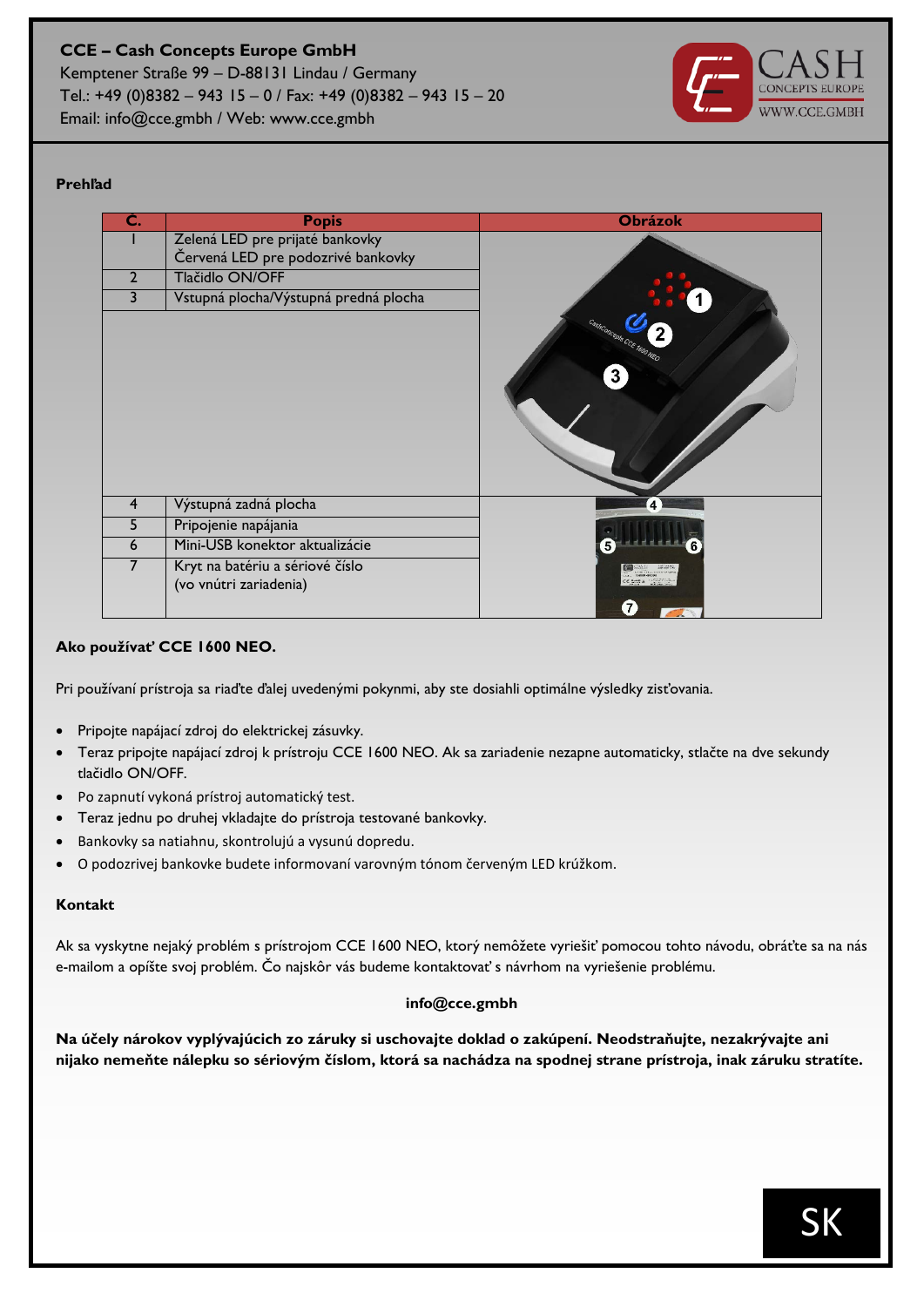Kemptener Straße 99 – D-88131 Lindau / Germany Tel.: +49 (0)8382 – 943 15 – 0 / Fax: +49 (0)8382 – 943 15 – 20 Email: info@cce.gmbh / Web: www.cce.gmbh

#### **Description**

| <b>No</b>      | <b>Description</b>                                               | <b>Photo</b>                              |
|----------------|------------------------------------------------------------------|-------------------------------------------|
|                | Voyant vert indiquant les billets acceptés                       |                                           |
|                | Voyant rouge indiquant des billets suspects                      |                                           |
| $\overline{2}$ | Touche marche / arrêt (ON / OFF)                                 |                                           |
| 3              | Entrée / Sortie avant                                            |                                           |
|                |                                                                  | CashConcepts CCE 1600 NEO<br>$\mathbf{3}$ |
| 4              | Sortie arrière                                                   | 4                                         |
| 5              | Prise d'alimentation                                             |                                           |
| 6              | Interface mini-USB de mise à jour                                | 5                                         |
| 7              | Couvercle d'accumulateur et plaque nominale<br>(Sous l'appareil) | $\mathbf{7}$                              |

#### **Utilisation du CCE 1600 NEO.**

Veuillez respecter les conseils ci-dessous pour obtenir un niveau de détection optimal

- Branchez le câble d'alimentation de l'appareil sur une prise électrique.
- Mettez le CCE 1600 NEO sous tension. Si l'appareil ne se met pas en marche automatiquement, appuyez sur la touche ON/OFF pendant deux secondes.
- A sa mise en marche, l'appareil effectue un test automatique.
- Insérez un par un les billets de banque à tester.
- Les billets sont aspirés, vérifiés puis éjectés par l'avant.
- Un signal sonore et le voyant rouge vous alertent en cas de billet suspect.

#### **Contact**

En cas de problème sur votre CCE 1600 NEO que ce manuel ne vous permet pas de résoudre, veuillez nous contacter par email, en précisant le problème rencontré. Nous vous répondrons dans les meilleurs délais pour vous proposer une solution à ce problème.

#### **info@cce.gmbh**

**Pour que la garantie soit valide, veuillez conserver votre preuve d'achat. Veuillez ne pas décoller, recouvrir ou modifier l'autocollant situé sous l'appareil et indiquant le numéro de série, car cela annulerait votre garantie.**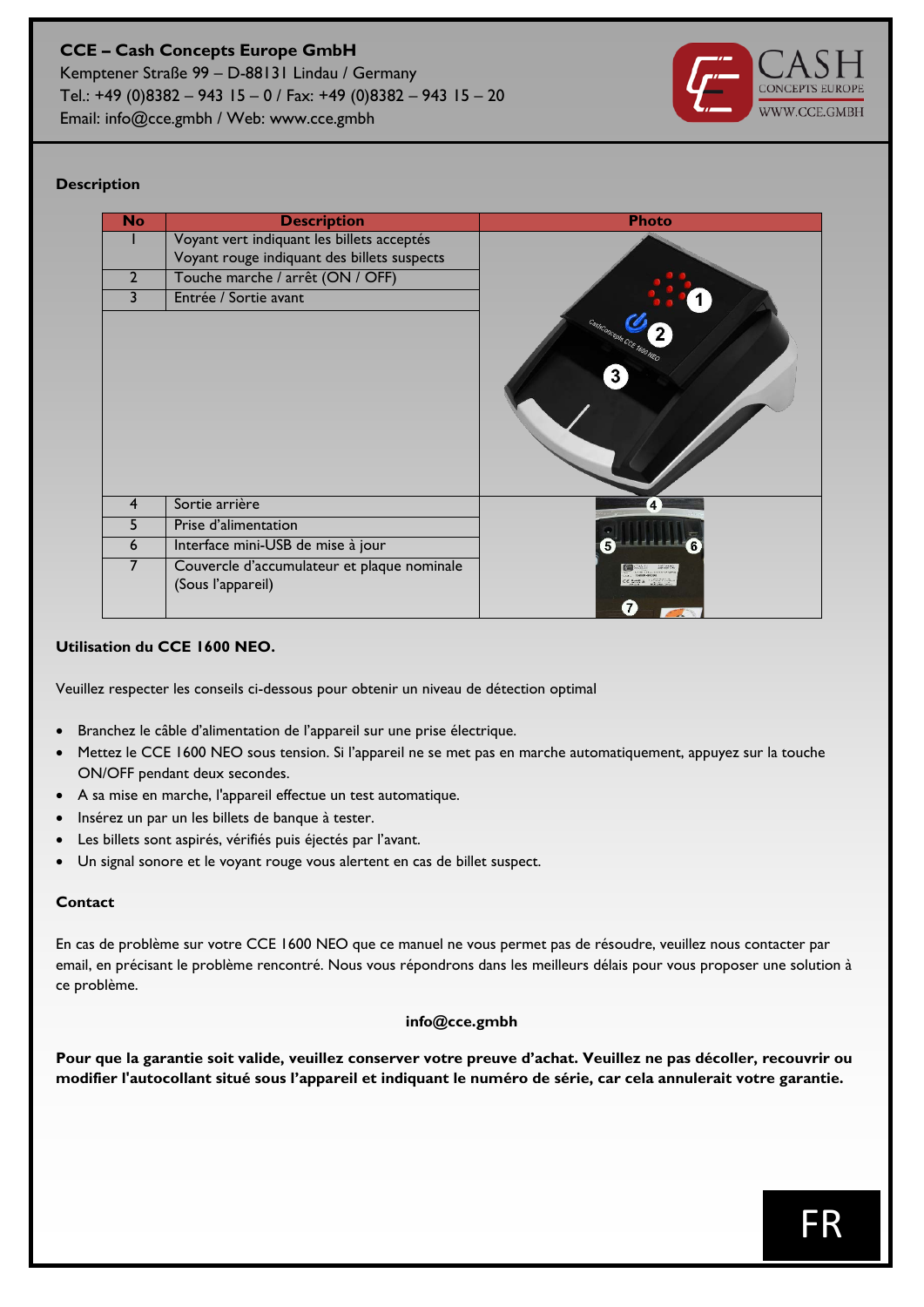

#### **A készülék részei**

| Sz.            | <b>Megnevezés</b>                          | Fénykép                   |
|----------------|--------------------------------------------|---------------------------|
|                | Zöld LED - elfogadott bankjegy             |                           |
|                | Piros LED - gyanús bankjegy                |                           |
| $\overline{2}$ | BE /KI gomb                                |                           |
| 3              | Beadónyílás / előoldali kiadónyílás        |                           |
|                |                                            |                           |
|                |                                            | CashConcepts CCE 1600 NEO |
|                |                                            |                           |
|                |                                            | $\mathbf{3}$              |
|                |                                            |                           |
|                |                                            |                           |
|                |                                            |                           |
|                |                                            |                           |
|                |                                            |                           |
| 4              | Hátoldali kiadónyílás                      | 4                         |
| 5              | Tápcsatlakozó                              |                           |
| 6              | Frissítő csatlakozó, mini-USB              | 5<br>6                    |
| 7              | Az akkumulátor és gyáriszám-címke fedlapja |                           |
|                | (A készülék alján)                         |                           |
|                |                                            | 7                         |

#### **A CCE 1600 NEO használata.**

Kérjük, az ellenőrzési eredmények pontossága végett kövesse az alábbi tanácsokat

- Dugaszolja a tápegységet a konnektorba.
- Dugaszolja a tápegység vezetékét a CCE 1600 NEO tápcsatlakozójába. Ha a készülék nem kapcsolna be automatikusan, nyomja meg 2 másodpercre az ON/OFF gombot
- Bekapcsolás után a készülék önellenőrzést végez.
- Tolja egyenként a készülékbe az ellenőrizni kívánt bankjegyeket.
- A bankjegyeket behúzza, megvizsgálja és az elülső oldalon kiadja.
- A gyanús bankjegyekre hanggal és piros LED karikával figyelmeztet.

#### **Elérhetőségünk**

Ha olyan gond adódna a CCE 1600 NEO készülékkel, amely a kézikönyv segítségével sem oldható meg, keressen meg minket emailben és írja le a hibajelenséget. A lehető leghamarabb válaszolunk a javasolt megoldással.

#### **info@cce.gmbh**

**Kérjük, hogy jótállási igényei érvényesítéséhez őrizze meg a vásárláskor kapott bizonylatokat. Ne távolítsa el, ne tegye olvashatatlanná és ne módosítsa semmilyen módon a készülék hátoldalán található, a gyári számot tartalmazó adatcímkét, mert ez a jótállás elvesztésével járhat.**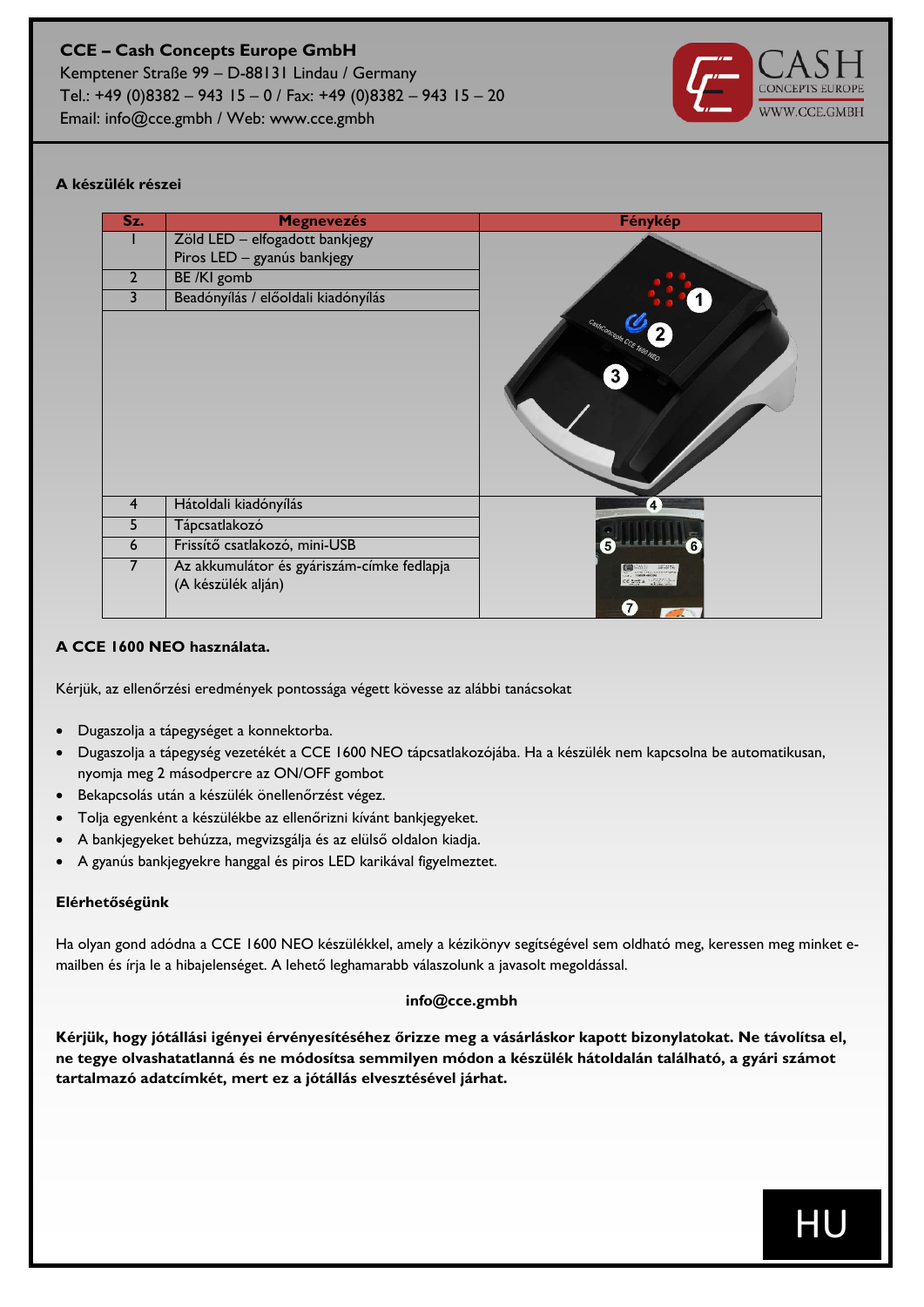#### **CCE – Cash Concepts Europe GmbH** Kemptener Straße 99 – D-88131 Lindau / Germany Tel.: +49 (0)8382 – 943 15 – 0 / Fax: +49 (0)8382 – 943 15 – 20

Email: info@cce.gmbh / Web: www.cce.gmbh



#### **Описание**

| N <sub>2</sub> | Описание                             | Фотография                |
|----------------|--------------------------------------|---------------------------|
|                | Зеленый светодиод - индикатор        |                           |
|                | принятия банкнот                     |                           |
|                | Красный светодиод - индикатор        |                           |
|                | подозрительных банкнот               |                           |
| $\overline{2}$ | Кнопка ON / OFF (Вкл/Выкл)           |                           |
| 3              | Входной вал/выходной вал - передняя  | CashConcepts CCE 1600 NCO |
|                | сторона                              |                           |
|                |                                      | 3                         |
|                |                                      |                           |
|                |                                      |                           |
|                |                                      |                           |
|                |                                      |                           |
|                |                                      |                           |
|                |                                      |                           |
|                |                                      |                           |
|                |                                      |                           |
| 4              | Выходной вал - задняя сторона        |                           |
| 5              | Подключение к сети питания           |                           |
| 6              | Соединительный интерфейс Mini-USB    |                           |
| 7              | Крышка аккумулятора и наклейка с     |                           |
|                | серийным номером (на дне устройства) |                           |
|                |                                      | $\mathbf{7}$              |

#### **Использование CCE 1600 NEO.**

При использовании аппарата следуйте нижеприведенным советам для получения оптимального результата.

- Подключите блок питания к розетке.
- Подключите блок питания к CCE 1600 NEO. Если устройство не включилось автоматически, нажмите кнопку ON/OFF и удерживайте ее две секунды
- После включения устройство проводит самотестирование.
- Теперь вставляйте банкноты одну за другой в устройство.
- Банкноты втягиваются, проверяются и выбрасываются с передней стороны.
- Предупреждающий сигнал и круг из красных светодиодов уведомляет вас о подозрительной купюре.

#### **Контакты**

При возникновении с CCE 1600 NEO каких-либо проблем, которые вы не сможете решить при помощи данного руководства, свяжитесь с нами по электронной почте и опишите сложившуюся проблему. Мы как можно быстрее свяжемся с вами и предложим решение вашей проблемы.

#### **info@cce.gmbh**

**Пожалуйста, сохраните документы о покупке в гарантийных целях. Не удаляйте, не закрывайте, не повреждайте и не изменяйте каким-либо образом наклейку с серийным номером на днище устройства. В противном случае, вы можете потерять гарантию.**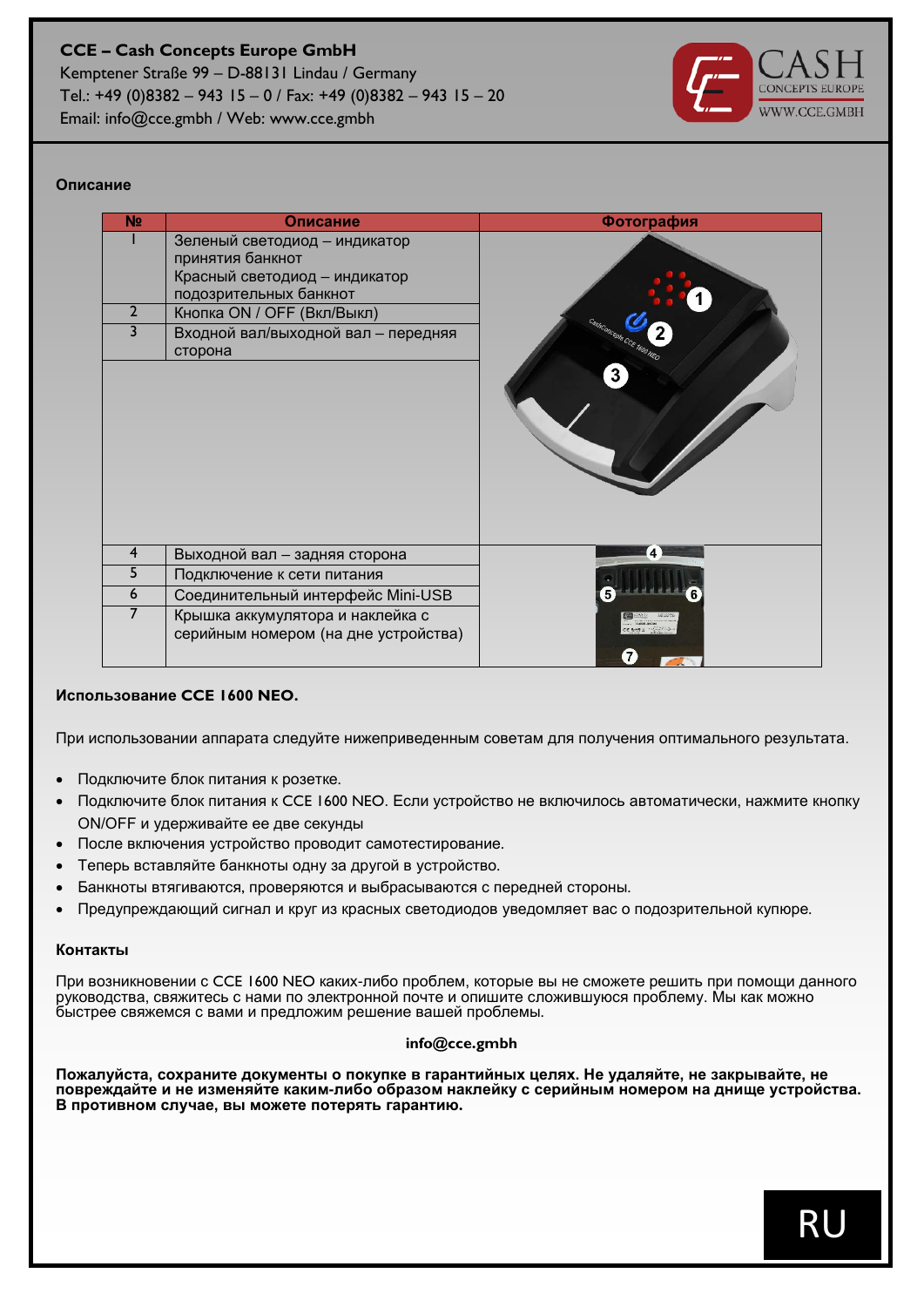Kemptener Straße 99 – D-88131 Lindau / Germany Tel.: +49 (0)8382 – 943 15 – 0 / Fax: +49 (0)8382 – 943 15 – 20 Email: info@cce.gmbh / Web: www.cce.gmbh



#### **Predstavljanje**

| Br.            | <b>Opis</b>                                                            | Fotografija                    |
|----------------|------------------------------------------------------------------------|--------------------------------|
|                | Zelena LED za prihvaćene novčanice                                     |                                |
|                | Crvena LED za usmnjive novčanice                                       |                                |
| $\overline{2}$ | Gumb ON / OFF (uključivanje/isključivanje)                             |                                |
| 3              | Ulazno okno / Izlazno okno s prednje strane                            |                                |
|                |                                                                        | CashConcepts CCE 1600 NEO<br>3 |
| $\overline{4}$ | Izlazno okno sa stražnje strane                                        | 4                              |
| 5              | Priključivanje električnog napajanja                                   |                                |
| 6              | Sučelje za ažuriranje mini-USB                                         |                                |
| 7              | Poklopac akumulatora i serijska naljepnica<br>(s donje strane uređaja) | $\mathbf{7}$                   |

#### **Kako se koristi CCE 1600 NEO.**

Držite se savjeta u nastavku u vezi upotrebe stroja kako biste ostvarili najbolje rezultate detekcije

- Priključite električno napajanje na izlaz.
- Spojite električno napajanje na CCE 1600 NEO, ako se uređaj ne uključi automatski, pritisnite gumb ON/OFF (uključivanje/isključivanje) na dvije sekunde.
- Uređaj će nakon uključivanja provesti automatsku provjeru.
- Sada u uređaj stavljajte jednu po jednu novčanicu koje treba provjeriti.
- Novčanice se uvlače, provjeravaju i izlaze na prednjoj strani.
- Obavijest o sumnjivoj novčanici primit ćete putem signalnog zvuka i crvenim LED krugom.

#### **Kontakt**

Ako imate problema s vašim uređajem CCE 1600 NEO koje ne možete riješiti uz pomoć ovog priručnika, kontaktirajte nas putem e-pošte i opišite problem, mi ćemo vam se javiti u najkraćem roku s prijedlogom za rješenje problema.

#### **info@cce.gmbh**

**Sačuvajte dokumente i dokaze o kupnji u slučaju jamstvenog popravka. Nemojte skidati, prekrivati, oštećivati ili vršiti preinake na bilo koji način na naljepnici sa serijskim brojem s donje strane jedinice, u protivnom ćete izgubiti prav na jamstvo.**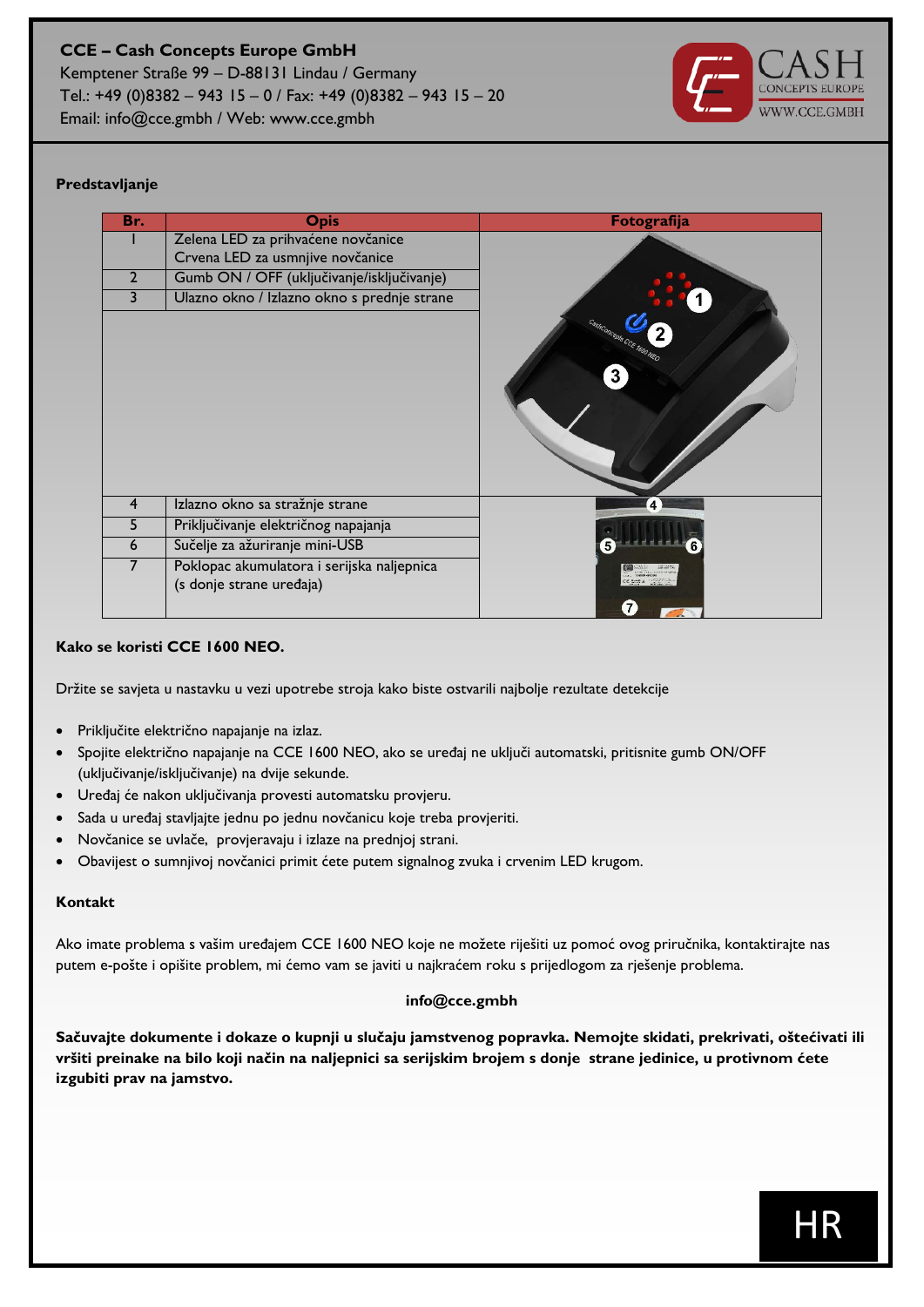Kemptener Straße 99 – D-88131 Lindau / Germany Tel.: +49 (0)8382 – 943 15 – 0 / Fax: +49 (0)8382 – 943 15 – 20 Email: info@cce.gmbh / Web: www.cce.gmbh



#### **Oversigt**

| Nr.            | <b>Beskrivelse</b>                                             | Foto                           |
|----------------|----------------------------------------------------------------|--------------------------------|
|                | Grøn LED for godkendte pengesedler                             |                                |
|                | Rød LED for mistænkelige pengesedler                           |                                |
| $\overline{2}$ | ON / OFF - Knap                                                |                                |
| 3              | Seddelindtag / Seddeludtag forside                             |                                |
|                |                                                                | CashConcepts CCE 1600 NEO<br>3 |
| 4              | Seddeludtag bagside                                            | 4                              |
| 5              | Tilslutning af netledning                                      |                                |
| 6              | Mini-USB til opdatering                                        | 5                              |
| $\overline{7}$ | Batteridæksel og mærkat med serienummer<br>(Bunden af enheden) | $\overline{7}$                 |

#### **Sådan anvendes CCE 1600 NEO.**

Følg nedenstående tips, som sikrer et optimalt detektionsresultat ved anvendelse af apparatet.

- Forbind netledningen til CCE 1600 NEO.
- Sæt stikket i stikkontakten og tænd. Hvis CCE 1600 NEO ikke tænder automatisk, holdes knappen ON/OFF inde i to sekunder.
- Når apparatet tændes, gennemfører det en automatisk test.
- Før sedlerne ind i apparatet til kontrol én ad gangen.
- Pengesedlerne trækkes ind, kontrolleres og udskydes på forsiden.
- En advarselstone og den røde LED cirkel advarer, hvis der findes en mistænkelig pengeseddel.

#### **Kontakt**

Hvis der skulle opstå problemer med din CCE 1600 NEO, som ikke kan løses ved hjælp af denne manual, bedes du kontakte os pr. mail med en beskrivelse af problemet, hvorefter vi kontakter dig snarest muligt med henblik på en løsning af problemet.

#### **info@cce.gmbh**

**Gem købsbeviset, dette fungerer som garantibevis. Produktmærkatet med serienummeret i bunden af apparatet må ikke fjernes, tildækkes, beskadiges eller på nogen måde ændres, da garantien derved bortfalder.**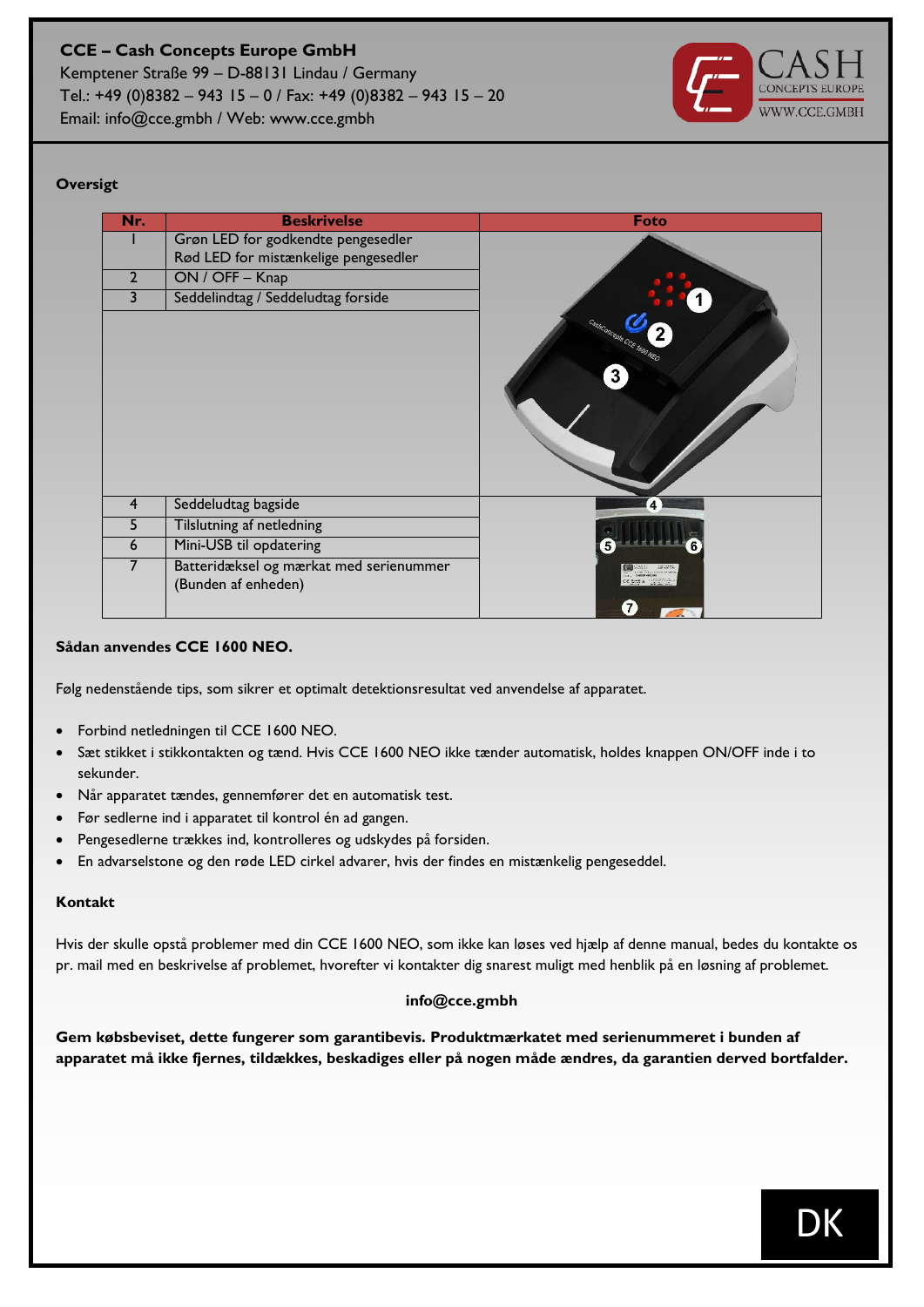Email: info@cce.gmbh / Web: www.cce.gmbh



#### **Systeembeschrijving**

| Groene LED voor geaccepteerde biljetten<br>Rode LED voor verdachte biljetten<br>ON / OFF - Toets (Aan/Uit)<br>$\overline{2}$<br>Invoer / Uitvoer voorzijde<br>3<br>CastConcepts CCE 1600 NEO<br>3 |  |
|---------------------------------------------------------------------------------------------------------------------------------------------------------------------------------------------------|--|
|                                                                                                                                                                                                   |  |
|                                                                                                                                                                                                   |  |
|                                                                                                                                                                                                   |  |
|                                                                                                                                                                                                   |  |
|                                                                                                                                                                                                   |  |
| Uitvoer achterzijde<br>$\overline{4}$<br>4                                                                                                                                                        |  |
| 5<br>Voedingsaansluiting                                                                                                                                                                          |  |
| Update interface Mini-USB<br>6<br>5                                                                                                                                                               |  |
| 7<br>Cover voor accumulator en seriesticker<br>(Onderzijde van het apparaat)<br>$\mathbf{7}$                                                                                                      |  |

#### **De CCE 1600 NEO gebruiken.**

Volg de gebruiksaanwijzingen hieronder a.u.b. voor optimale detectieresultaten

- Sluit de voedingskabel aan op het stopcontact.
- Sluit de voedingskabel nu aan op de CCE 1600 NEO. Mocht het apparaat niet automatisch inschakelen, houd dan a.u.b. de ON/OFF toets voor 2 seconden ingedrukt.
- Het apparaat zal na het inschakelen een zelftest uitvoeren.
- Steek nu de te testen bankbiljetten één voor één in het apparaat.
- De bankbiljetten worden ingetrokken, gecontroleerd en richting de voorzijde uitgeworpen.
- Een waarschuwingstoon en de rode LED cirkel informeren u over verdachte biljetten.

#### **Contact**

Mocht u problemen ondervinden met uw CCE 1600 NEO die u niet met behulp van deze handleiding kunt verhelpen, neem dan a.u.b. contact met ons op via e-mail en beschrijf het probleem. Wij zullen zo spoedig mogelijk reageren met een voorgestelde probleemoplossing.

#### **info@cce.gmbh**

**Bewaar uw aankoopbewijs a.u.b. voor garantieclaims. De sticker met serienummer onderop het apparaat op geen enkele wijze verwijderen, afdekken of modificeren, anders komt uw garantie te vervallen.**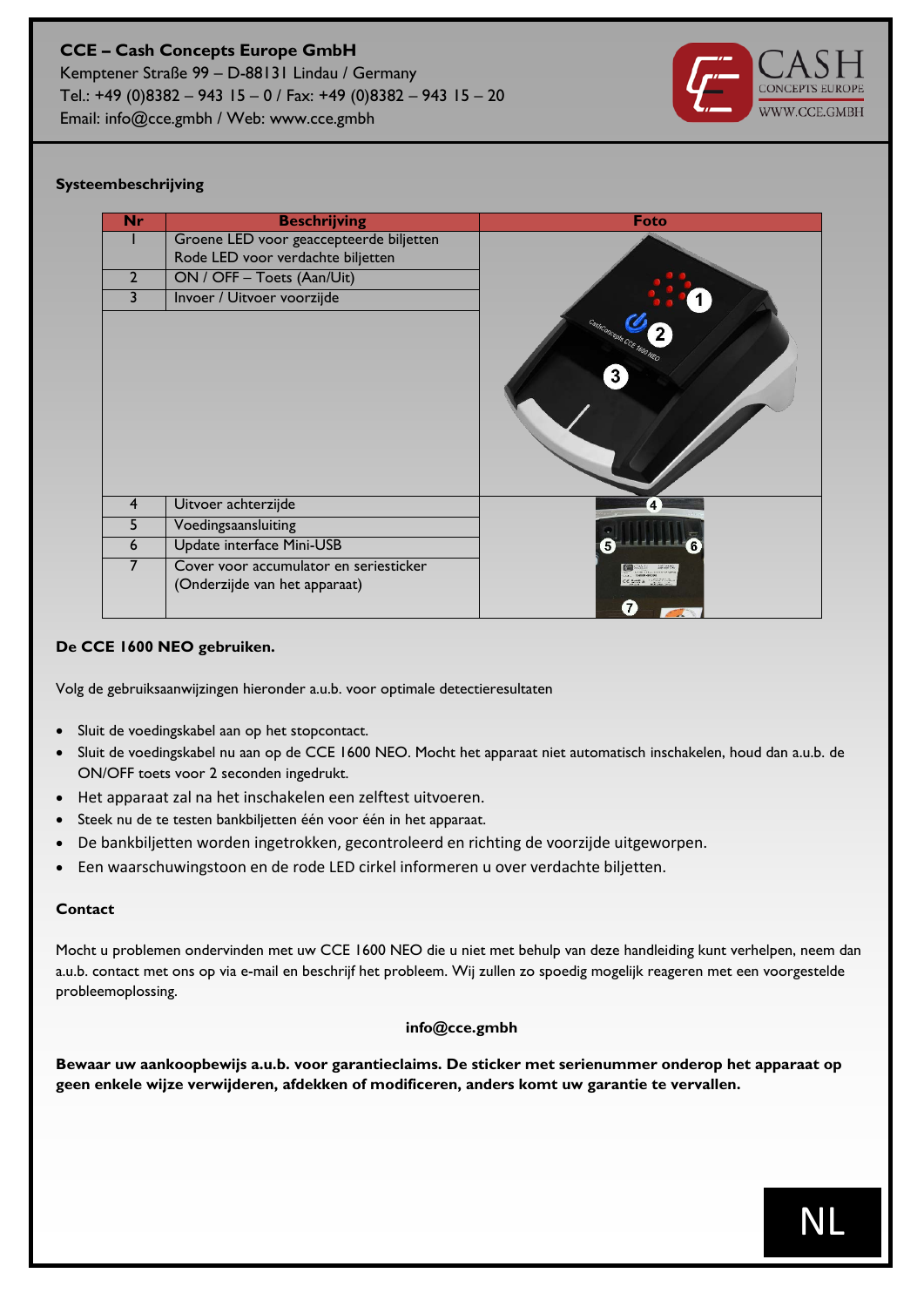

#### **Representação**

| <b>No</b>        | <b>Descrição</b>                                                           | Foto                           |
|------------------|----------------------------------------------------------------------------|--------------------------------|
|                  | Luzes verdes para cédulas verdadeiras                                      |                                |
|                  | Luzes vermelhas para cédulas falsas                                        |                                |
| $\overline{2}$   | Botão Liga/Desliga                                                         |                                |
| 3                | Entrada e Saída de cédulas pela parte frontal                              |                                |
|                  |                                                                            | CastConcepts CCE 1600 NEO<br>3 |
| $\overline{4}$   | Saída pela parte traseira                                                  | 4                              |
| 5                | Conector de energia                                                        |                                |
| $\boldsymbol{6}$ | Atualização de interface Mini- USB                                         |                                |
| 7                | Capa para o acumulator e etiqueta de série<br>(Parte inferior do aparelho) | 7                              |

#### **Como utilizar a CCE 1600 NEO**

Utilize as dicas abaixo para obter um melhor resultado na detecção das cédulas

- Conecte a fonte de alimentação à saída.
- Depois ligue a fonte de alimentação com a BASE 112 CCE, se o dispositivo não ligar automaticamente, pressione o botão Liga / Desliga por dois segundos.
- O aparelho irá realizar um teste automático após ligar.
- Insira as cédulas que serão testadas uma por vez no aparelho.
- As cédulas são puxadas, verificadas e ejetadas para frente.
- Você será informado sobre cédulas falsas com um aviso de toque e uma luz vermelha em círculo.

#### **Contato**

Se houver algum problema com a sua CCE 1600 NEO que não possa ser resolvido com a ajuda deste manual, por favor nos contate por email e descreva o problema. Nós entraremos em contato assim que possível com a proposta para solução do problema.

#### **info@cce.gmbh**

**Guarde os seus comprovantes de compra para utilização da garantia. Não remova, cubra, danifique ou altere de qualquer forma a etiqueta com número de série na parte inferior do aparelho, caso contrário você perderá a garantia.**